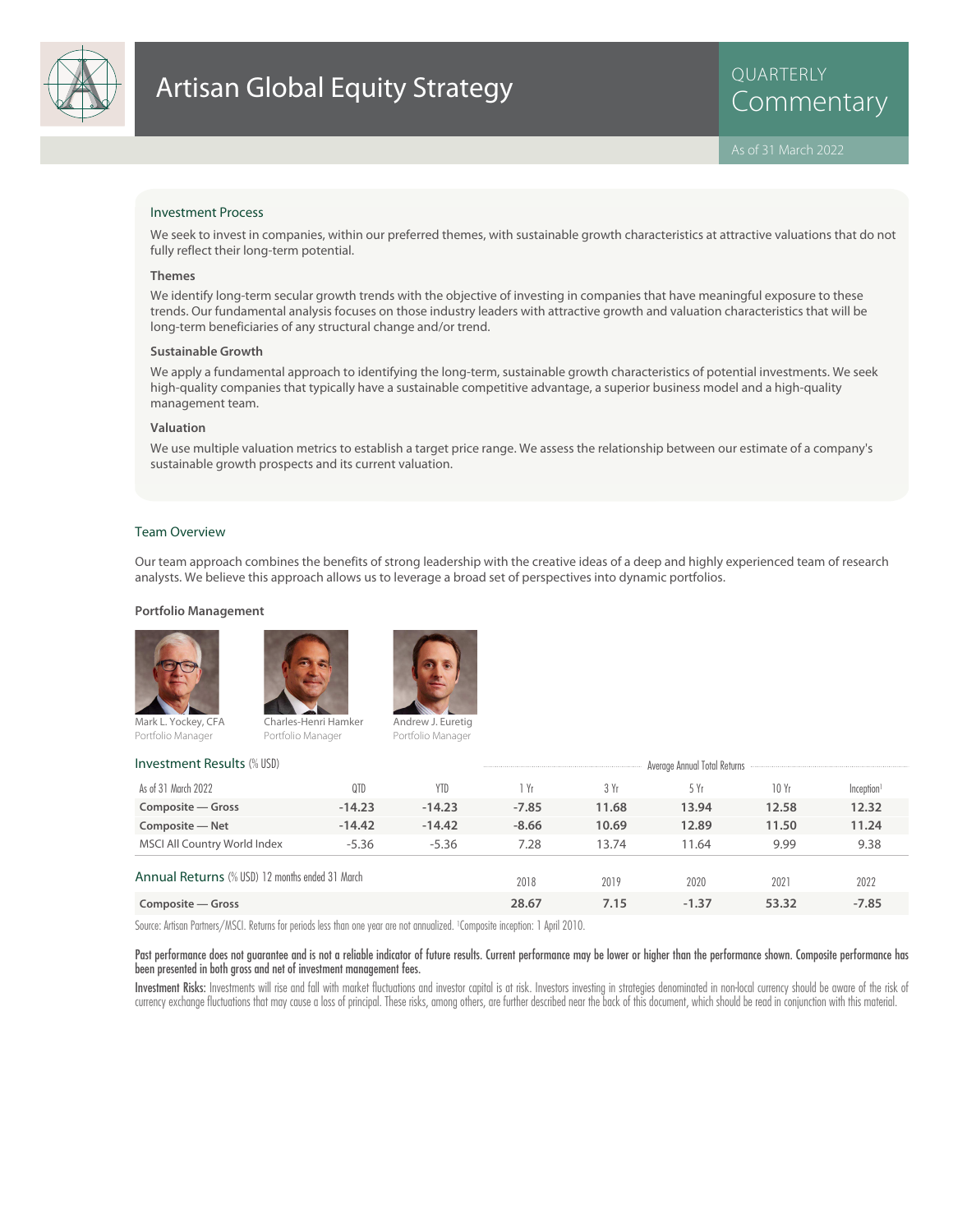

# Quarterly Commentary Artisan Global Equity Strategy Artisan As of 31 March 2022

# Investing Environment

The start of a central bank tightening cycle amid multi-decade-high inflation and the advent of the Russia-Ukraine war—Europe's worst conflict since World War II—caused global equities to decline in Q1. As Russia is one of the largest energy producers and Ukraine is a major source of global food supply, the war has only intensified existing inflationary impulses brought on by pandemic-related supply disruptions and pro-growth government policies. The MSCI AC World Index returned -5.36% in Q1—its worst quarter since Q1 2020 when the pandemic began and third worst in the past five years. All sectors aside from energy, materials and utilities finished down. The technology, consumer discretionary and communication services sectors were weakest. Regionally, returns were negative across nearly all major markets; large commodities-producing countries like Canada, Australia and Norway were exceptions.

The steep rise in inflation globally risks undercutting what has been a strong recovery since 2020. In addition to higher raw materials prices, tight labor markets are driving the fastest wage gains in a generation. Inflation that began in the goods sector due to supply-chain disruptions has broadened to services. More than two years into the pandemic, inflation has not proven transitory. Consequently, the Federal Reserve and other major central banks now find themselves, in their own words, "behind the curve" in their fight against inflation. In Q1, the Fed began monetary policy tightening; it raised its benchmark rate for the first time since 2018 with a 25bps increase. However, it has much further to go with multiple 50bps hikes expected in addition to quantitative tightening—signaling its intention to shrink its balance sheet by up to \$95 billion per month. Fears of higher interest rates and reduced liquidity due to tighter monetary policies were a hindrance for risk assets generally. The attendant adjustments to discount rates applied to future earnings resulted in steep declines among longer duration, higher multiple growth stocks—most evident in the extreme divergence in returns by style. The MSCI AC World Growth Index fell nearly 10% compared to the MSCI AC World Value Index's 1% decline.

While many of us have resumed some semblance of "normal" living returning to the office, attending sporting events or eating out—the pandemic has not ended. That is, COVID-19 has not yet become endemic, a term epidemiologists use to describe a disease in which overall infection rates in a population are static and predictable. Case counts have been receding globally after the omicron-variant wave peaked in January, but it's not clear whether this trend will continue, nor how much of the improvement has been due to vaccinations, seasonality, mutations in the virus, herd immunity or other factors. What we do know is COVID continues to be highly disruptive to supply chains, particularly in China where the government's zero-COVID policy has resulted in severe lockdowns in its largest cities. This means more idle factories and clogged ports.

Unpredictable supply chains, whether due to COVID or geopolitics, have much of the world reconsidering globalization. Russia's invasion of Ukraine and China's repeated threats against Taiwan have made clear globalization's hidden risks. Regarding the former, European climate policy has contributed to the bloc's dependence on Russia for energy. For the latter, the desire to control costs has led to technology supply chains' reliance on a few suppliers of semiconductors that have access to both high-skilled and low-cost labor. These geopolitical considerations have the potential to reverberate for years to come, but we are already seeing their effects, as in the new deal struck between the US and Europe to increase US exports of liquid natural gas (LNG) and plans for reshoring semiconductor manufacturing.

### Performance Discussion

Our portfolio meaningfully underperformed the MSCI AC World Index in Q1 as the confluence of macro and market drivers discussed above overwhelmed company-specific fundamentals. First, our bias toward growth businesses was a headwind given the large performance swing in favor of value stocks. Our weakest individual performers included a few of our top contributors of 2021—companies such as heating technology company NIBE Industrier, buildings solutions company Johnson Controls and digital infrastructure provider Vertiv Holdings—that continue to grow earnings well. In our view, their recent share price declines were less about business results and more about the rotation away from the prior winners.

Second, the invasion of Ukraine and the resultant sanctions on Russia caused the stock prices of our two Russian holdings—Russia's largest bank Sberbank and metals and mining company Norilsk Nickel—to collapse. With trading suspended in the ADRs of both Russian companies, we chose to price both positions to zero, although we firmly believe both companies have value. Losses from these two positions alone accounted for about -350bps of our portfolio's Q1 return.

Sberbank was bought in 2021 as a beneficiary of higher inflation and growth in the domestic Russian economy. At the time of purchase, it was among the largest and fastest growing banks in Europe. Loan growth was over 15%, powered by retail loans growing at over 20% and corporate loans at over 10%, while deposits were also growing at double-digit rates. Profitability was strong and was reflected in a 23% return on equity in 2021. Net interest margins were over 5%, while the valuation was very attractive at 0.9X price/book value and a 4.8X P/E multiple. Prior to the invasion of Ukraine and the subsequent sanctions, Sberbank was very attractively valued given the expected growth in its core business while also benefiting from higher inflation and energy costs that benefit the Russian economy. As Sberbank now represents 0.0% of the portfolio, it is therefore more of an option on the company's survival, and we are inclined to think it will survive.

Norilsk is the world's largest producer of nickel (12% of global supply, 25% of battery grade nickel) and palladium (40% of global supply). To add range to an electric vehicle battery, you need to add nickel, and after the diesel scandal in Europe, palladium has substituted for platinum as an auto catalyst. In our view, it is unlikely that Norilsk will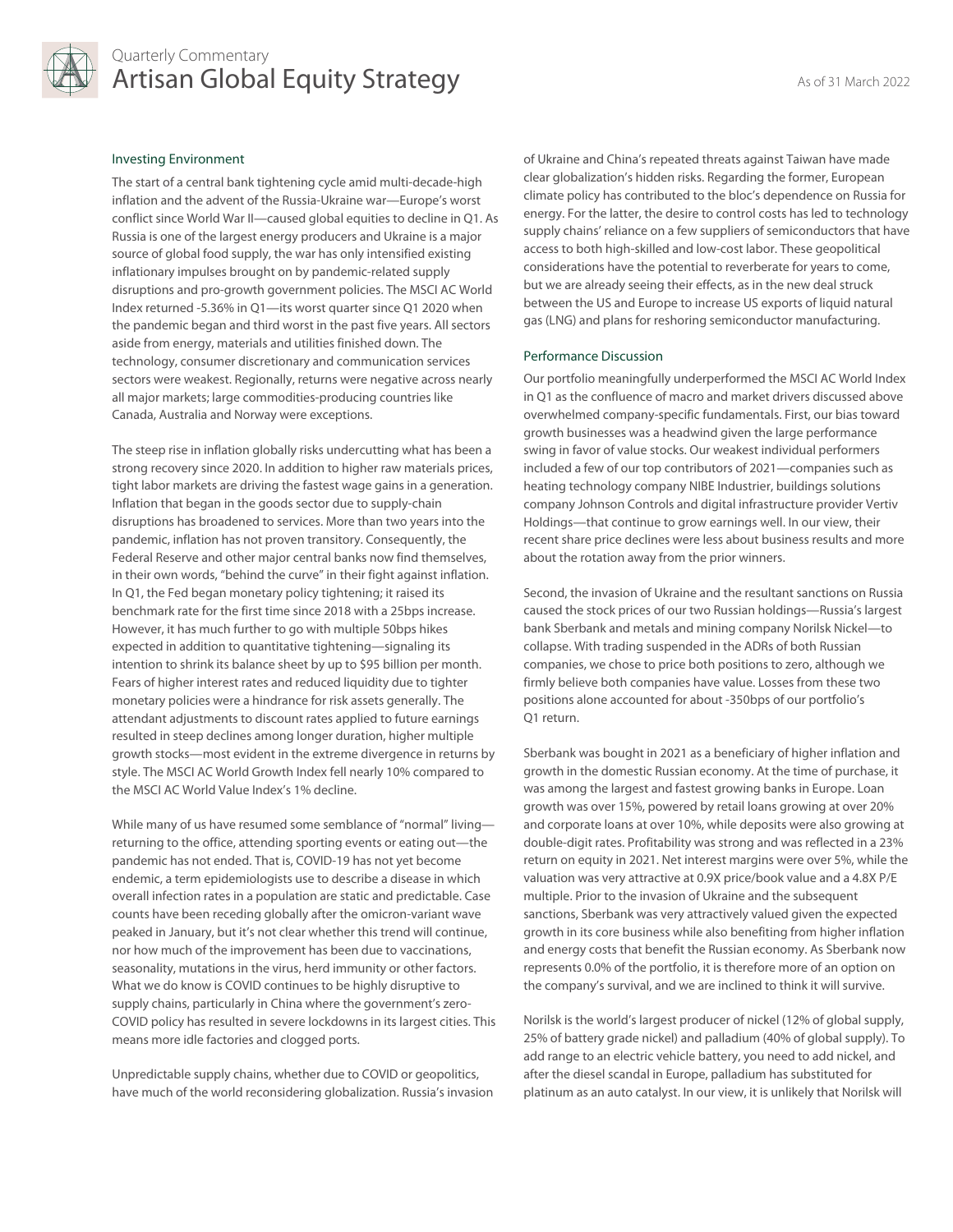be sanctioned as 60% of all auto catalysts sourced by Ford and GM come from Norilsk. Also, over 30% of their nickel comes from Norilsk. That number is even higher for European auto makers. The consequences of sanctions on both the US and EU auto industry would be very severe. Nonetheless, we cannot ignore the cloud of uncertainty which will inevitably hang over the shares going forward.

Other big decliners were Natera and Deutsche Post. Natera is a genetic testing company. Investment research firm Hindenburg Research, which has a short on the stock, released a report alleging that Natera used deceptive sales and billing practices, causing Natera's stock price to halve. We've looked closely at each of the report's allegations and find the overall report to be misleading. Even in our bear case scenario which allows for a negative ruling and a fine by the US Justice Department, we believe that with the company having lost about \$1.3 billion in value, the share price weakness looks to be severely overdone. Natera has historically focused on the early detection of genetic conditions within reproductive health, but its opportunity in the oncology market is what most interests us. Signatera is the first-to-market liquid biopsy test that looks for cancer DNA in the blood of previously diagnosed patients, providing detection of recurrence about nine months earlier than CT scans. Medicare covers Signatera for stage 2 and 3 colorectal cancer, but central to our investment thesis is Signatera receiving additional Medicare coverage, including for immuno-oncology response monitoring, stage 4 colorectal cancer, multiple myeloma and metastatic breast cancer, among other cancers. The company expects this to occur by the end of 2022. We believe Signatera is a \$15 billion market opportunity.

Deutsche Post (DP) offers domestic mail delivery, international parcel services and freight delivery, as well as logistics services. The stock suffered from the Russia-Ukraine news, concerns about inflationary pressures and slowing growth after the pandemic-induced consumer goods boom. As operating results have benefited from surging ecommerce volumes and the company's continued ability to enact regular price increases, the stock price is now selling as cheaply as it was at the March 2020 lows at about 10X earnings. While the pandemic-driven e-commerce surge is unlikely to repeat, demand for shipping and logistics services has never been greater. We also look for the company to benefit from favorable secular and cyclical tailwinds. E-commerce remains a structural demand driver, and the company's strong market position within an oligopoly supports its continued pricing power. These factors should remain even after the pandemic ends. Cyclically, the disruptions throughout the container ship supply chain look likely to continue for some time, contributing to strong demand for air freight and DP's DHL freight forwarding business.

On the positive side, our top individual contributor was EQT, a stock we purchased in Q1. EQT is the largest natural gas producer in the US, operating in the Marcellus and Utica Shales of the Appalachian Basin. The world (led by Europe) is on a mission to replace fossil fuels with a renewables-only strategy investing around \$400 billion per annum

that is only enough to decrease 6-7bmt of coal CO2 emissions; however, for a renewables-only strategy to be successful, investment would need to at least double from current levels. A renewables-only approach to achieving climate goals also carries with it geopolitical risks as evidenced by Europe's current reliance on Russia for power. Shifting from coal, the largest source of carbon emissions, to gas can not only help with reducing emissions but also help diversify Europe's energy needs. Coal-to-gas switching demand could be met by the US, and we estimate the US could replace one-third of international coal on its own in the next 20 years through targeted investment in rig capacity, pipeline infrastructure and LNG terminals. EQT is in a prime position to export to Europe as the Appalachian to East Coast pipeline is already 95% complete and scheduled for completion in Summer 2022. In addition, EQT gas is one of the least emissions-intensive of all natural gas sources globally.

Canadian Pacific Railway (CP) was another top performer this quarter. CP is a company we've known for a long time as an investor. A holding in our infrastructure theme, CP is a dominant trans-Canadian railroad that benefits from increased infrastructure spending in North America. A key component of our investment thesis for CP is its physical railroad network, a unique and hard-to-duplicate asset. We believe companies which possess unique assets are often able to leverage a dominant market position, high barriers to entry and pricing power, all of which lay a solid foundation for sustainable growth and are especially desirable in today's inflationary environment. Additionally, the recent rise in commodity prices may drive stronger railroad volumes of key commodities, including grain, fertilizers and crude oil.

# Positioning

In our 25+ years at Artisan, we've experienced these types of periods before when the macro seems to overwhelm the micro. This first quarter was one such period. After the past quarter, we feel it might be helpful to look back at prior periods when our investment approach was similarly out of step with market moves. They say history doesn't repeat itself, but it rhymes. Though the specifics may be different today, the effect of macro shifts and sharp market rotations reminds us of our challenges during the 2016 calendar year when our portfolio similarly suffered a large relative performance shortfall. In 2016, our bottom-up search for sustainable growth contributed to outsized weightings in defensive sectors (e.g., health care, consumer staples), which proved a headwind as sentiment improved and interest rates moved sharply higher. We also missed out on some of the stronger performing areas of the market as we had little exposure to cyclical commodities (i.e., energy, metals and mining). Rather than dig in our heels, which investors can sometimes do when markets move against them, we instead repositioned our portfolio for what we believed was the next wave of growth, and that willingness to reconsider our views and pivot ultimately proved beneficial, contributing to strong alpha generation in each of the subsequent three years.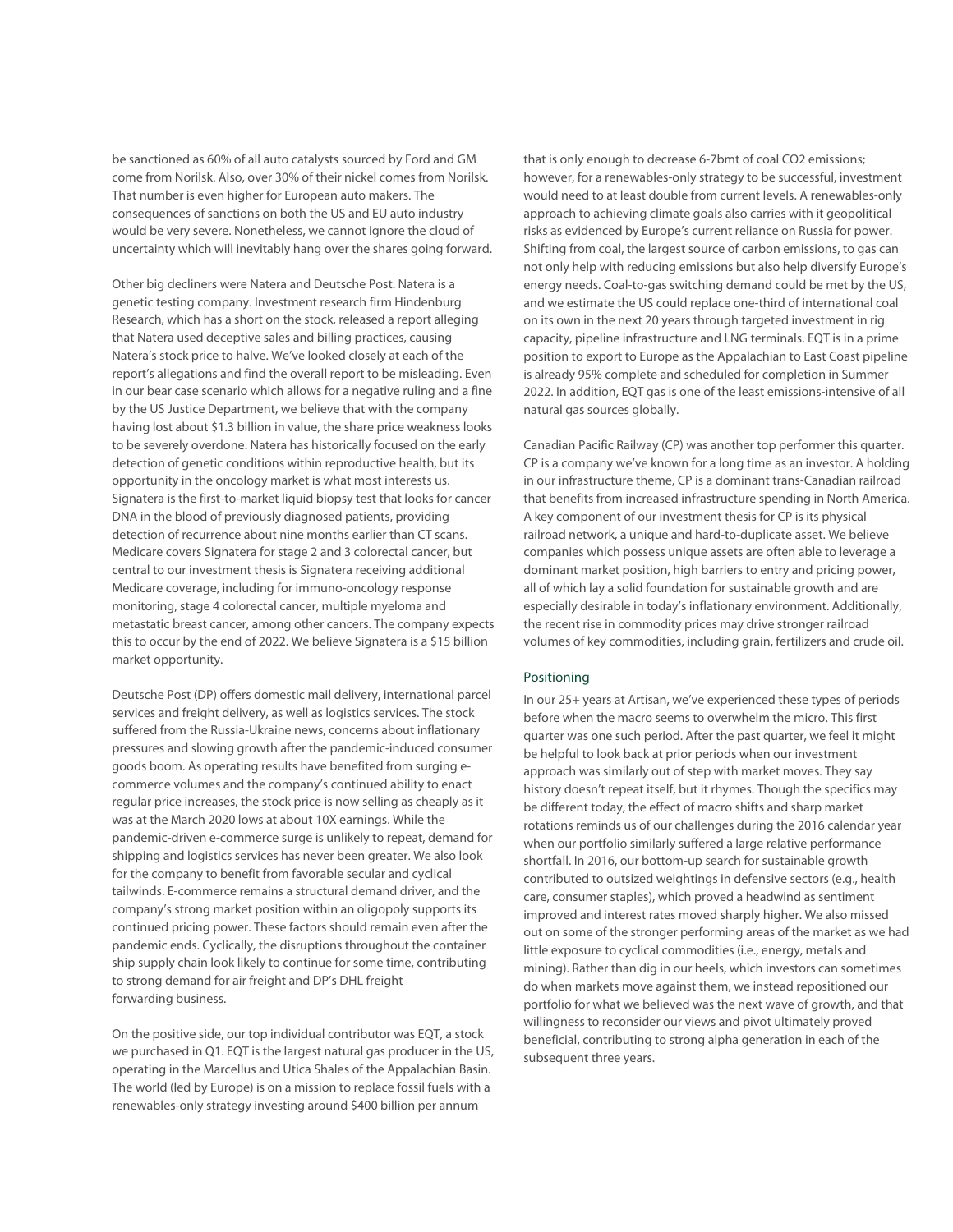Like 2016, we believe there are real changes to the investing environment that in the current instance merit rethinking our longheld stance on commodity producers. Our process has generally led us away from cyclical commodity companies that are largely dependent on forces outside of company control. By contrast, we seek high value-added companies that can innovate, command higher pricing power or provide a unique solution. However, over the past few months, we've made notable investments in the energy sector, initiating new positions in EQT, discussed previously, Shell and Schlumberger. The Russia-Ukraine war has highlighted Europe's energy dependence as it transitions to a cleaner energy future. The world needs "clean producers"—energy majors like Shell extracting, refining and retailing hydrocarbons. LNG is the cleanest fossil fuel and can be an important bridge fuel as the renewables sector grows. The bold plans announced by Germany are hugely supportive to Shell's future as the largest listed LNG player in the world. The strong oil price backdrop adds to the compelling value creation story.

Schlumberger is the world's largest oilfield services and equipment company. Schlumberger's primary business is providing technology and information solutions to customers in the oil and gas industry that optimize reservoir performance. It is the company's technological leadership within the industry that has contributed to its consistent strong cash generation and attracted us to the long-term opportunity for value creation. We also like that the services business is relatively resilient to inflation and less dependent on commodity prices, though we appreciate that current strong supply/demand fundamentals underpin an attractive multi-year outlook for spending by its E&P customers.

These additions contributed to our energy sector weighting increasing to 11% as of quarter end—the highest figure ever for this portfolio. These purchases were financed in part from sales of select technology and health care holdings. Examples were software holdings NICE, CM.com, Synopsys and Splunk; and life sciences companies ICON and Thermo Fisher Scientific.

# Outlook

While top-line growth trends remain favorable, we are keeping a close eye on rising input costs in many areas of the economy. In an inflationary environment, we expect that shares of companies that are unable to maintain margins will be particularly penalized. Our longstanding interest in businesses that have dominant market positions, operate in consolidated industries, possess unique assets and provide differentiated solutions, helps us identify companies with pricing power—a critical attribute to have in the current environment. While we have adjusted our exposures as a result of the current macro environment, our investment philosophy has not changed. We remain committed to our investment process focused on identifying companies possessing sustainable growth characteristics exposed to secular growth themes, selling at reasonable valuations. We continue to believe that innovative companies with exposure to powerful

secular trends tend to grow earnings faster and can sustain earnings growth longer than the average company.

# ARTISAN CANVAS

Timely insights and updates from our investment teams and firm leadership

Visit www.artisancanvas.com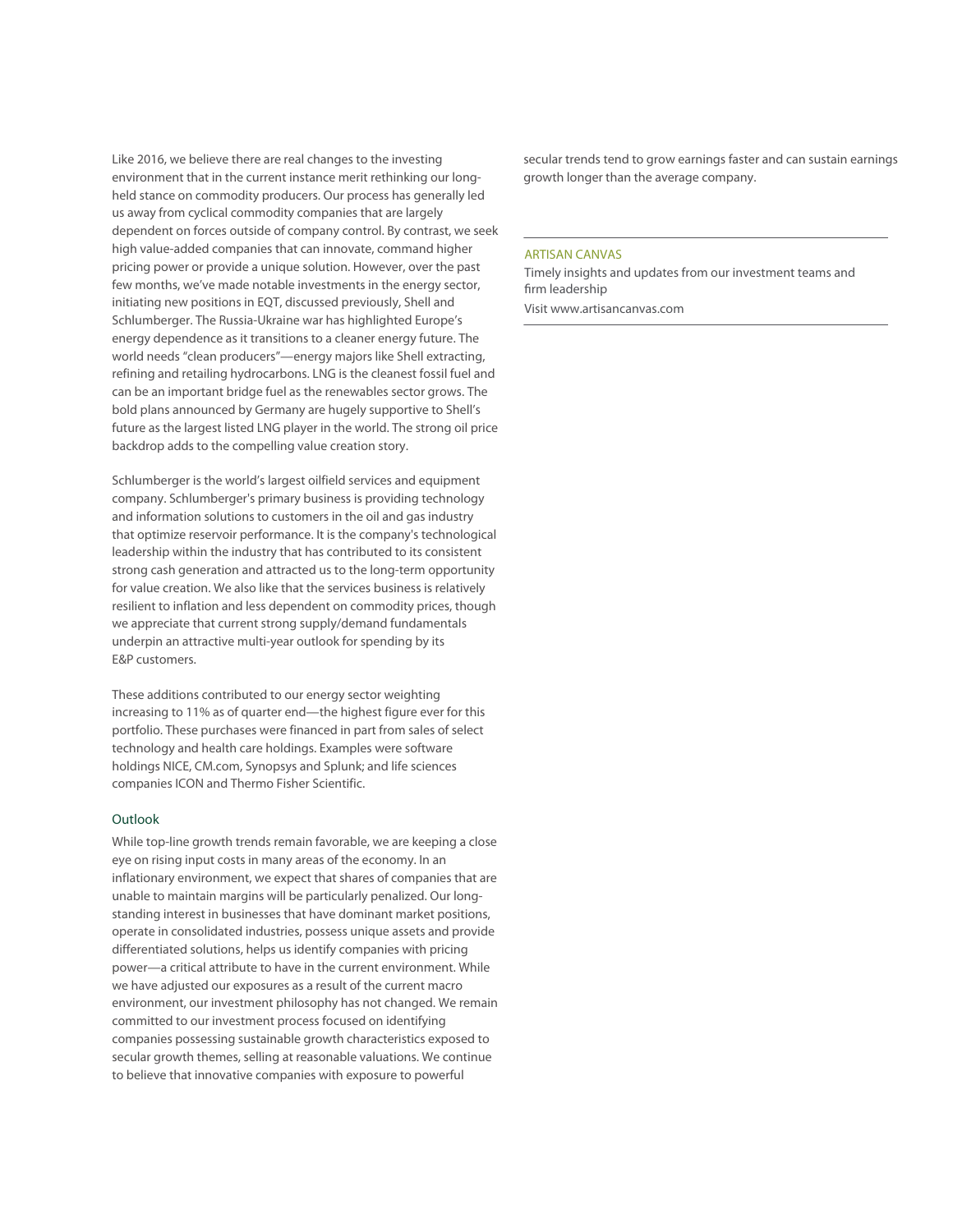# **For more information:** Visit www.artisanpartners.com

Investment Risks: International investments involve special risks, including currency fluctuation, lower liquidity, different accounting methods and economic and political systems, and higher transaction costs. These risks are greater in emerging markets. Securities of small- and medium-sized companies tend to have a shorter history of operations, be more volatile and less liquid and may have underperformed securities of large companies during some periods. Growth securities may underperform other asset types during a given period. These risks, among others, are further described in Artisan Partners Form ADV, which is available upon request.

Unless otherwise indicated, the Artisan Strategy characteristics relate to that of an investment composite or a representative account managed within a composite. It is intended to provide a general illustration of the inv considerations used by Artisan Partners in managing that strategy. Individual accounts may differ, at times significantly, from the reference data shown due to varying account restrictions, fees and expenses, and since inc among others. Where applicable, this information is supplemental to, and not to be construed with, a current or prospective client's investment account information. References to individual security performance relate to a in the composite. Individual holding periods may differ.

Securities referenced may not be representative of all portfolio holdings. Securities of the same issuer are aggregated to determine a holding's portfolio weight. Portfolio statistics calculations exclude outlier data and applicable attributes, such as private securities. Artisan Partners may substitute information from a related security if unavailable for a particular security. This material is as of the date indicated and is subject to c not sum due to rounding. As of 3 Mar 2022, Russian holdings are valued at zero.

Attribution is used to evaluate the investment management decisions which affected the portfolio's performance when compared to a benchmark index. Attribution is not exact, but should be considered an approximation of the contribution of each of the factors considered.

Net-of-fees composite returns were calculated using the highest model investment advisory fees applicable to portfolios within the composite. Fees may be higher for certain pooled vehicles and the composite may include acc performance based fees. All performance results are net of commissions and transaction costs, and have been presented aross and net of investment advisory fees. Dividend income is recorded net of foreian withholding taxes or as soon after the ex-dividend date as the information becomes available to Artisan Partners. Interest income is recorded on the accrual basis. Performance results for the Index include reinvested dividends and are prese withholding taxes but, unlike the portfolio's returns, do not reflect the payment of sales commissions or other expenses incurred in the purchase or sale of the securities included in the indices.

MSCI All Country World Index measures the performance of developed and emerging markets. MSCI All Country World Growth Index measures the performance of companies in developed and emerging markets with higher forecasted an historical growth rates. MSCI All Country World Value Index measures the performance of companies across developed and emerging markets that exhibit value style characteristics according to MSCI. The index (es) are unmanag reinvested dividends; do not reflect fees or expenses; and are not available for direct investment.

MSCI makes no express or implied warranties or representations and shall have no liability whatsoever with respect to any MSCI data contained herein. The MSCI data may not be further redistributed or used to create indices products. This report is not approved or produced by MSCI.

The Global Industry Classification Standard (GICS®) is the exclusive intellectual property of MSCI Inc. (MSCI) and Standard & Poor's Financial Services, LLC (S&P). Neither MSCI, S&P, their affiliates, nor any of their thir Parties") makes any representations or warranties, express or implied, with respect to GICS or the results to be obtained by the use thereof, and expressly disclaim all warranties, including warranties of accuracy, complet and fitness for a particular purpose. The GICS Parties shall not have any liability for any direct, indirect, special, punitive, consequential or any other damages (including lost profits) even if notified of such damages.

This summary represents the views of the portfolio manager as of 31 Mar 2022. Those views and portfolio holdings are subject to change and Artisan Partners disclaims any obligation to advise investors of such changes. The portfolio holdings does not constitute a recommendation of any individual security. For a complete list of holdings by contribution to the strategy, refer to the Contributors to Return chart.

Return on Eaulty (ROE) is a profitability ratio that measures the amount of net income returned as a percentage of shareholders' eaulty. Net interest margin measures the difference between interest income earned and paid o institutions. Price-to-Book (P/B) Ratio is a valuation measure used to compare a stock's market value to its book value. Price-to-Earnings (P/E) is a valuation ratio of a compary's current share price compared to its persh

This material is provided for informational purposes without regard to your particular investment needs and shall not be construed as investment or tax advice on which you may rely for your investment decisions. Investors financial and tax adviser before making investments in order to determine the appropriateness of any investment product discussed herein. In no event shall Artisan Partners have any liability for direct, indirect, special, consequential (including, without limitation, lost profits) losses or any other damages resulting from the use of this material.

Artisan Partners Limited Partnership (APLP) is an investment adviser registered with the U.S. Securities and Exchange Commission (SEC). Artisan Partners UK LLP (APUK) is authorized and regulated by the Financial Conduct Au registered investment adviser with the SEC. APEL Financial Distribution Services Limited (AP Europe) is authorized and regulated by the Central Bank of Ireland. APLP, APUK and AP Europe are collectively, with their parent referred to as Artisan Partners herein. Artisan Partners is not registered, authorised or eligible for an exemption from registration in all jurisdictions. Therefore, services described herein may not be available in certa does not constitute an offer or solicitation where such actions are not authorised or lawful, and in some cases may only be provided at the initiative of the prospect. Further limitations on the availability of products or may be imposed.

This material is only intended for investors which meet qualifications as institutional investors as defined in the applicable jurisdiction where this material is received, which includes only Professional Clients or Eligi the Markets in Financial Instruments Directive (MiFID) where this material is issued by APUK or AP Europe. This material is not for use by retail investors and may not be reproduced or distributed without Artisan Partners'

In the United Kingdom, issued by APUK, 25 St. James's St., Floor 3, London SW1A 1HA, registered in England and Wales (LLP No. OC351201). Registered office: Reading Bridge House, Floor 4, George St., Reading, Berkshire RG1 Ireland, issued by AP Europe, Fitzwilliam Hall, Fitzwilliam Pl, Ste. 202, Dublin 2, D02 T292. Registered office: 70 Sir John Rogerson's Quay, Dublin 2, D02 R296 (Company No. 637966).

Australia: This material is directed at wholesale clients only and is not intended for, or to be relied upon by, private individuals or retail investors. Artisan Partnes Australia Pty Ltd is a representative of APLP (ARBN (ARBN 603 522 649). APLP and APUK are respectively regulated under US and UK laws which differ from Australian laws and are exempt from the requirement to hold an Australian financial services license under the Australian Act 2001 in respect to financial services provided in Australia.

Canada: This material is distributed in Canada by APLP and/or Artisan Partners Distributors LLC, which conduct activities in Canada under exemptions from the dealer, portfolio manager and investment fund manager registrati applicable Canadian securities laws. This material does not constitute an offer of services in circumstances where such exemptions are not available. APLP advisory services are available only to investors that quality as " applicable Canadian securities laws.

© 2022 Artisan Partners. All rights reserved.

For Institutional Investors – Not for Onward Distribution